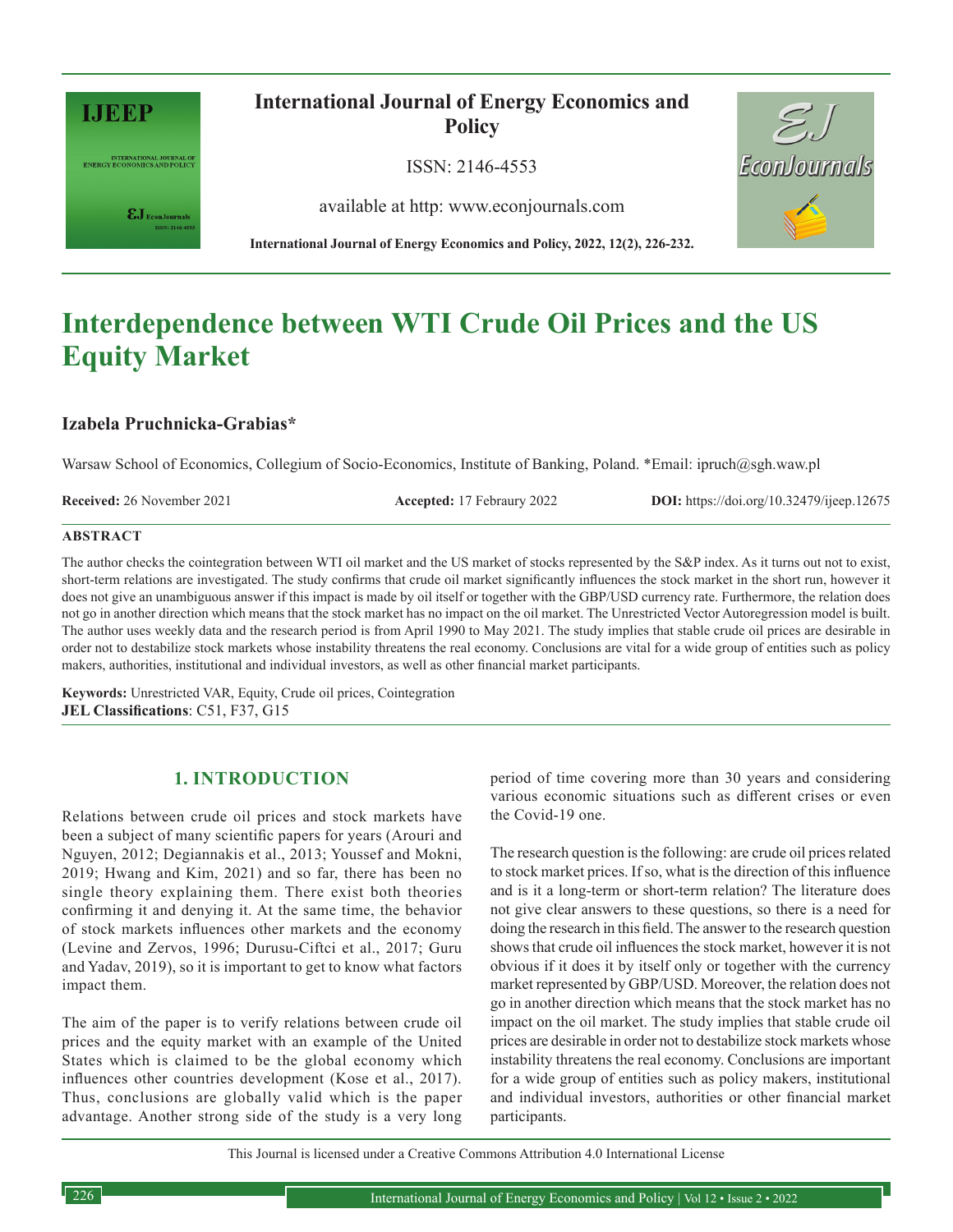## **2. REVIEW OF THE LITERATURE**

Although more and more often we can here about the green revolution (Niedziółka, 2021), crude oil is still one of the most important energy assets. The literature does not give a standardized view on the relation between crude oil prices and equity prices. Conclusions are often contrary and depend on the country analyzed, period of time and its lengths, methodology, the choice of markets for the research. The existing research is not transparent as there are papers in which authors prove that there exists either short – term or long – term relation between crude oil prices and the equity market. However, some of them claim the positive, some others the negative influence. They also differ with directions of this influence. Sometimes they state that it has been changing in time or its strengths depends on the sector. We can also find totally different conclusions suggesting that such a relation does not exist at all.

Among papers which show the relation between the crude oil and the equity market in different countries we can find (Alamgir and Amin, 2021) who examine the dependence between oil prices and stock markets in South Asia. They construct a panel ARDL model and conclude that there is a positive relationship between oil prices and stock indexes (Arouri et al., 2011) check the relation between oil prices and stocks from different sectors and find out that the former positively influence the latter. Authors notice that stock prices are impacted by oil prices not only because of changes of the marginal production cost, but also because of the influence of oil prices on economic growth or products demand. Also Kumar et al., 2020 summarize that there is a positive impact of oil on the stock market after having examined interdependencies between crude oil, stock market, gold and exchange rate in India. Contrary, Arfaoui and Rejeb, 2017 check links between oil prices, gold, stock market and US dollar showing that there is a negative relation between oil and stocks. Asteriou and Bashmakova, 2013 check the link between crude oil prices and stock market behavior for CEE countries in 1999–2007. They also notice that the stock market reacts negatively to changes of oil prices and the effect is stronger for lower levels of oil prices. Arouri and Rault, 2012 examine longrun interconnections between oil prices and stock markets in GCC countries and find cointegration between these variables. Arouri and Rault, 2010 analyze the linkage between oil prices and stock markets in GCC countries of South Arabia. They show that there is a bidirectional nexus between these two variables. Degiannakis et al., 2014 check the influence of conditional, market and implied volatility on the stock market in Europe. Authors summarize that oil price fluctuations influence the volatility of the stock market. What's more, the influence is noticeable both for present and future volatilities. Shabbir et al., 2020 check relations between gold, oil and stock market in Pakistan in 1991–2016. They use the ARDL model and conclude that there is a strong impact of oil on the equity market. Coronado et al., 2018 verify relations between gold, oil and stock markets in the United States in 1986 - 2017. They state that the influence goes in two directions, which means that it is both oil market which impacts the stock market and the stock market which influences the oil market. Zhu et al., 2021 question about interrelations between oil shocks and the stock market and confirm them. Hwang and Kim, 2021 apply the nonlinear vector

autoregression model and prove that the US stock market responds to shocks of oil prices.

Stressing the role of sectors in examinations on the linkage between oil and equity market (Arouri and Nguyen, 2012) prove the short – term influence of oil on European stock markets, however they stress that the overall effect depends on the sector. Awartani and Maghyereh, 2013 emphasize that transmissions of both return and volatility between oil and Gulf Cooperation Countries are in both directions. Arouri et al., 2012 use VAR-GARCH approach to show the transmission of volatilities between oil and stock markets in Europe exists both for single sectors and aggregate. Degiannakis et al., 2018 pay attention to the methodology of different studies and find out that results of the research on the relation between oil and equity markets often depend on the fact if the equity market is somehow related to the oil sector for example by operating in the oil exporting or importing country.

As for papers paying attention to fluctuations of the relation between the crude oil market and the equity market, there is one prepared by (Youssef and Mokni, 2019) which verifies the dynamic relationship between crude oil and stock markets of oilexporters and oil-importers. Authors use DCC-FIGARCH model in 2000–2018 to find out that this linkage exists but varies in time. Degiannakis et al., 2013 check the correlation between crude oil prices and European stock market understood as industrial indices. Authors show that the correlation varies in time and that it depends on the industry sector. Reasons for correlation between equity and oil markets can be divided into two groups. In the first one there can be named fundamental factors. In the second group of studies authors emphasize the role of speculants such as for example hedge funds or investment banks. Silvennoinen and Thorp, 2013 explain that this is because of such investors that commodities markets and stock markets are more and more correlated. They construct the DSTCC\_GARCH model to show the rising correlation between these markets. It is also the paper prepared by Buyuksahin and Robe, 2011 where they confirmed the influence of trader positions on prices of energy commodities and prove that because of speculant activities the relation between equity and investable energy markets is stronger and stronger in time. Furthermore, Sadorsky, 2014 investigates correlation between emerging markets stocks and oil to conclude that it has been rising since 2008.

Among papers which deny the relation between crude oil and stock prices we can enumerate (Apergis and Miller, 2009) who broadly examine the impact of structural shocks coming from the oil market on stock markets of a few countries including United States, United Kingdom, Japan, Italy, Germany, France, Canada and Australia. Authors engage a vector error correction and vector autoregressive model to summarize that stock markets do not react to oil prices. Yadav et al., 2021 can also be mentioned here as they prove no long – term relation after having examined the linkage between oil and the Indian equity market reflected by the Sensex index. After having denied cointegration between examined variables authors build a VAR model to show the shortterm causality between oil and stock market.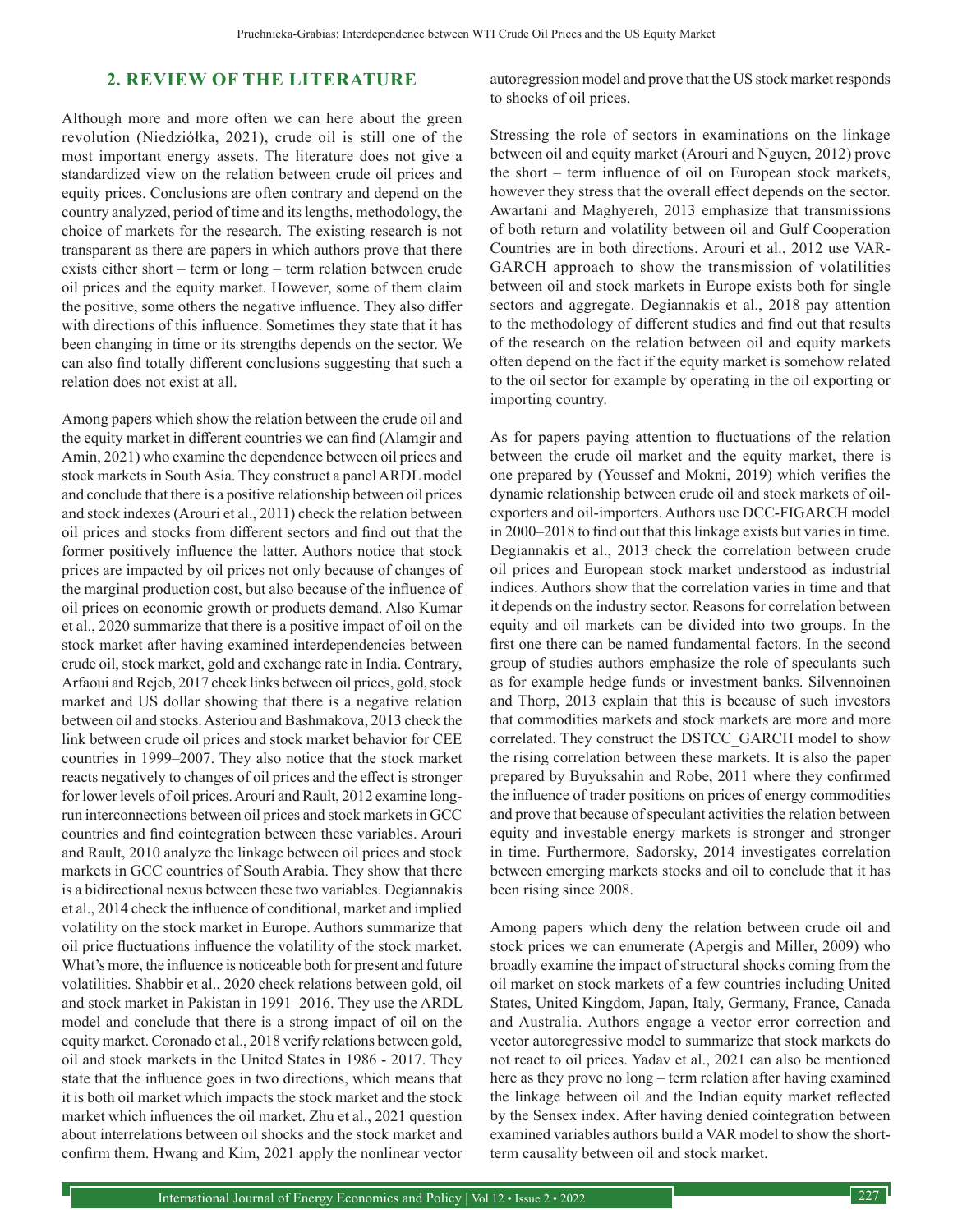All in all, although there exists plenty of research on the subject, there is no unity on the relation between the oil market and the equity quotations. Besides, many papers suggest that this linkage has been changing during the time, which justifies extending the research on it for further and longer periods of time.

# **3. METHODOLOGY, DESCRIPTIVE STATISTICS AND PRE-RESEARCH TESTS**

Weekly prices of spot WTI crude oil prices and the S&P500 index are applied. They were downloaded from the publicly available source www.investing.com. The study period is from April 1990 to May 2021. GBP/USD is used as a control variable. The reason for choosing it was that it is widely known that the currency market influences both stock and oil market. Furthermore, other checked main currency pairs did not fulfill assumptions of the model constructed in the study.

In the first step charts of examined variables are analyzed (Charts 1-3) and the main statistics are calculated. It lets confirm the significant correlation between examined variables (Table 1).

The S&P500 index is significantly correlated with crude oil WTI spot prices, although the Pearson linear correlation coefficient is rather low  $(0.17 \text{ with } P = 0.0000)$  and it does not say anything about the direction of examined relations. The correlation between GBP/USD and the S&P500 index is significant and equals to almost 0.16 ( $p = 0.0000$ ). Significant correlation coefficient between USDGBP and crude oil is also low (about 0.12 with  $p = 0.0000$ ).

| Table 1: Correlation coefficients between examined |  |  |
|----------------------------------------------------|--|--|
| variables                                          |  |  |

|                    | InSP500      | <b>InGBPUSD</b> | <b>InCrudespot</b> |
|--------------------|--------------|-----------------|--------------------|
| lnSP500            |              | 0.1596          | 0.1706             |
|                    |              | $(P=0.0000)$    | $(P=0.0000)$       |
| <b>lnGBPUSD</b>    | 0.1596       |                 | 0.1203             |
|                    | $(P=0.0000)$ |                 | $(P=0.0000)$       |
| <b>lnCrudespot</b> | 0.1706       | 0.1203          |                    |
|                    | $(P=0.0000)$ | $(P=0.0000)$    |                    |

**Chart 1:** Spot prices of WTI crude oil between April 1990 and

Source: Author's calculations



Source: Author's own study based on the data from www.investopedia. com, accessed: May 30, 2021

Table 2 depicts other statistics. As far as standard deviation (also variance) is concerned, it is the highest for crude oil (0.0571846 for standard deviation and 0.0032701 for variance) and the lowest for GBP/USD currency rate (0.0133276 and 0.0001776 respectively). Such results show that crude oil market is more volatile than the stock market reflected by the S&P500 index. Risk measured with skewness is also the highest for crude oil (–1.953965) and the lowest for the currency market (–0.6364347). The same conclusions can be drawn from kurtosis which is equal to 35.62878 for the oil market and 7.228537 for the currency market. To sum up, all presented risk measures give the same results saying that the crude oil market is connected to higher risk levels than the stock market. The average logarithmic rate of return (mean) is the lowest for the GBP/USD currency rate (–0.0000899). The second place belongs to crude oil with the rate of 0.0008305 whereas the highest average rate of return is achieved by S&P500 (0.0015436).

Before trying to fit the correct model, stationarity tests were conducted. Augmented Dicker-Fuller test was used (Dickey and Fuller, 1979; Harris, 1982). Results gathered in Tables 3 and 4 show that all variables are non-stationary in I(0) ( $P = 0.3615$ ) for crude oil,  $P = 0.2258$  for USD/GBP currency rate and  $P = 0.9986$  for S&P500) and stationary in I(I) ( $P = 0.0000$  for crude oil,  $P = 0.0000$  for USD/GBP currency rate and  $P = 0.0000$ 

**Chart 2:** Values of the S&P500 index between April 1990 and May 2021



Source: Author's own study based on the data from www. investopedia.com, accessed: May 30, 2021

| <b>Chart 3: GBP/USD currency rates between April 1990 and May 2021</b> |  |  |
|------------------------------------------------------------------------|--|--|
|------------------------------------------------------------------------|--|--|



Source: Author's own study based on the data from www. investopedia.com, accessed: May 30, 2021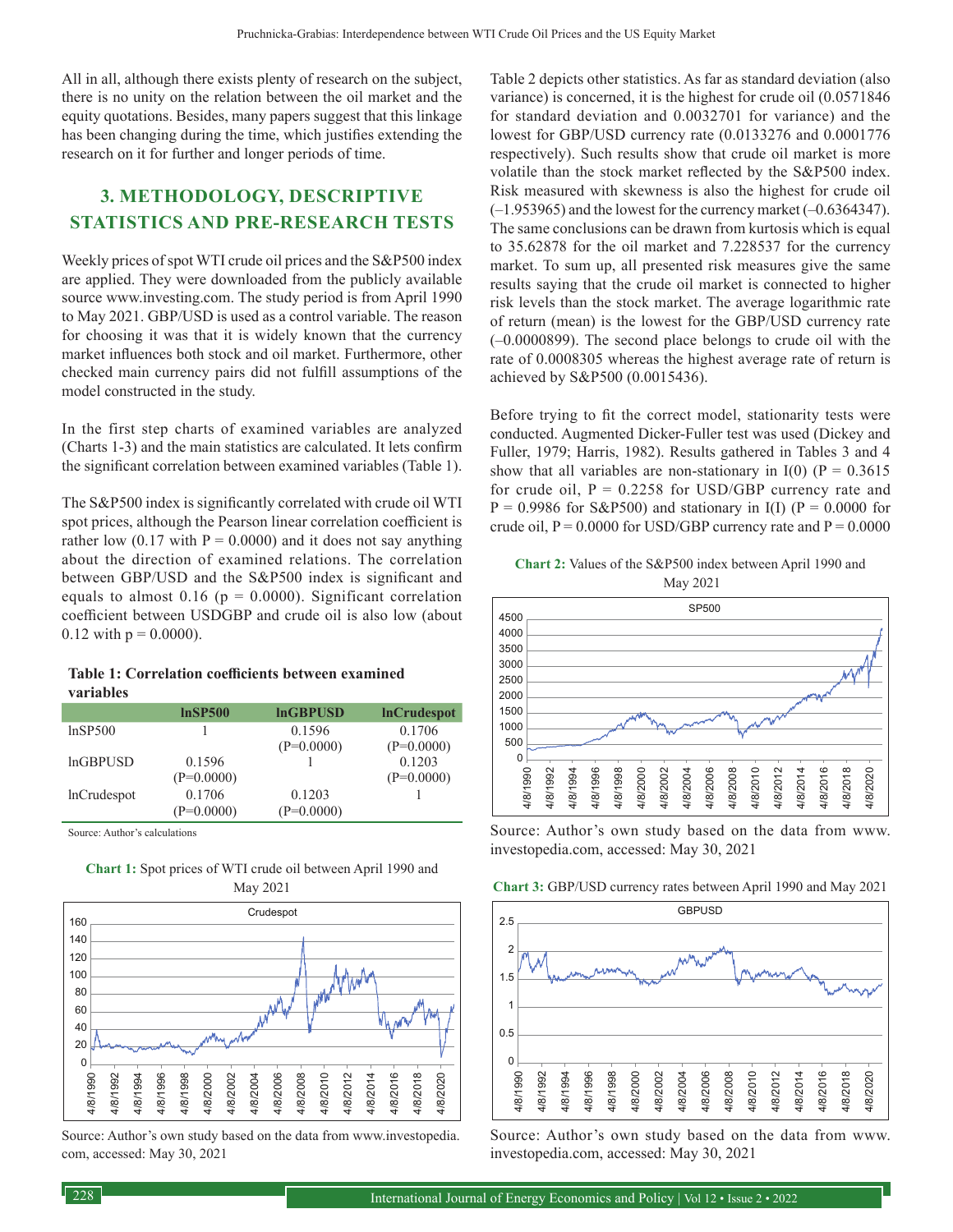**Table 2: Descriptive statistics of examined data**

| Variable           | Min          | <b>Max</b> | Mean         | <b>Standard deviation</b> | Variance  | <b>Skewness</b> | <b>Kurtosis</b> |
|--------------------|--------------|------------|--------------|---------------------------|-----------|-----------------|-----------------|
| lnSP500            | $-0.2008375$ | 0.1142367  | 0.0015436    | 0.0233717                 | 0.0005462 | $-0.8678178$    | 10.68131        |
| $ln$ GBPUSD        | $-0.1015782$ | 0.0675776  | $-0.0000899$ | 0.0133276                 | 0.0001776 | $-0.6364347$    | 7.228537        |
| <b>lnCrudespot</b> | $-0.8210306$ | 0.5041312  | 0.0008305    | 0.0571846                 | 0.0032701 | $-1.953965$     | 35.62878        |

Source: Author's calculations

for S&P500). First differences were calculated as differences of natural logarithms (logarithmic rates of returns).

The optimum number of lags for the searched model was established with such criteria as Akaike's Final Prediction Error abbreviated to FPE (Akaike, 1969; 1970; 1971) and Akaike Information Criterion abbreviated to AIC (Akaike, 1973; 1974). Both of them show that it is 2 (Table 5).

In Tables 6 and 7 results of cointegration tests are presented. It was checked by Johansen cointegration test (Johansen, 1988) which is very often applied for checking if long – term relations exist (Haialmarsson and Oesterholm, 2007;Gao et al., 2018; Bhuvaneshwari and Ramya, 2017; Silva et al., 2014). The condition for using it is that variables are non-stationary at level and stationary at first differences. It is fulfilled. Trace statistic and max statistic confirm that there exist at least zero cointegration equation which can be interpreted that there is no long – term relation between S&P500 index and the crude oil market. There is only a possibility of a short – term relation is which will be modelled by an unrestricted VAR model in the next part of the paper.

# **4. UNRESTRICTED VECTOR AUTOREGRESSION MODEL AND RESEARCH RESULTS**

Unrestricted vector autoregression model can be built when the following three conditions are fulfilled:

- Time series used to build a model are non-stationary at level
- Time series are stationary at first differences
- There cannot be a cointegration between variables.

All of them are executed in this case which was justified in the earlier part of the paper, so the VAR model seems to be the good one to reflect relations between crude oil prices and the American stock market. As it was analyzed earlier, the optimum number of lags for the VAR model is 2. Thus, the constructed model is the following:

 $CRUDESPOT = \alpha_0 + \alpha_1 CRUDESPOT (L1) + \alpha_2 CRUDESPOT$  $(L2)+\alpha_3USDGBP$   $(L1)+\alpha_4$  USDGBP  $(L2)+\alpha_5S\&P500$  $(L1)+\alpha_6 S\&P500 (L2)+\xi_1$ <sub>t</sub> (1)

USDGBP =  $\alpha_{7}+\alpha_{8}$ CRUDESPOT (L1)+ $\alpha_{8}$ CRUDESPOT (L2)+*α*<sub>10</sub>USDGBP (L1)+*α*<sub>11</sub> USDGBP (L2)+*α*<sub>12</sub> S&P500 (L1)+*α*<sub>13</sub> S&P500 (L2)+ξ<sub>12</sub> (2)  $S\&P500$  (L2)+ $\xi_{3t}$ 

 $S\&P500 = \alpha_{14} + \alpha_{15}$ CRUDESPOT (L1)+ $\alpha_{16}$ CRUDESPOT (L2)+*α*<sub>17</sub>USDGBP (L1)+*α*<sub>18</sub> USDGBP (L2)+*α*<sub>19</sub> S&P500 (L1)+*α*<sub>20</sub> S&P500 (L2)+ ξ<sub>1</sub> (3) S&P500 (L2)+ ξ<sub>4t</sub>

#### **Table 3: Results of stationarity tests of examined series in I (0)**

| Variable in $I(0)$    | <b>Results of ADF tests</b>   |
|-----------------------|-------------------------------|
| Crude oil spot price  | Non-stationary ( $P=0.3615$ ) |
| USD/GBP currency rate | Non-stationary $(P=0.2258)$   |
| S&P500                | Non-stationary ( $P=0.9986$ ) |
|                       |                               |

Source: Author's calculations

#### **Table 4: Results of stationarity tests for examined series in I (1)**

| <b>Results of ADF tests</b> |
|-----------------------------|
| Stationary ( $P=0.0000$ )   |
| Stationary ( $P=0.0000$ )   |
| Stationary ( $P=0.0000$ )   |
|                             |

Source: Author's calculations

#### **Table 5: Results of tests for the maximum number of lags**

| <b>Number of lags</b> | D     | <b>FPE</b> | <b>AIC</b> |
|-----------------------|-------|------------|------------|
|                       |       | $1.0e+07$  | 24.6437    |
|                       | 0.000 | 3.69395    | 9.82033    |
|                       | 0.001 | 3.6695     | 9.81369    |
| 3                     | 0.047 | 3.67154    | 9.81424    |
|                       | 0.035 | 3.67151    | 9.81423    |
|                       |       |            |            |

Source: Author's calculations

#### **Table 6: Results of Johansen tests for cointegration (trace statistic)**

| <b>Maximum</b><br>rank | <b>Prms</b> | LЫ         | <b>Eigenvalue</b>        | <b>Trace</b><br>statistic | <b>Critical</b><br>value |
|------------------------|-------------|------------|--------------------------|---------------------------|--------------------------|
| $\Omega$               | 21          | $-7944.02$ | $\overline{\phantom{0}}$ | 20.2489*                  | 29.68                    |
|                        | 26          | $-7939.16$ | 0.00597                  | 10.5337                   | 15.41                    |
|                        | 29          | $-7935.31$ | 0.00474                  | 2.8296                    | 3.76                     |

Source: Author's calculations

#### **Table 7: Results of Johansen tests for cointegration (max statistic)**

| <b>Maximum</b> | <b>Prms</b> | Ш          | <b>Eigenvalue</b>        | <b>Max</b>       | <b>Critical</b> |
|----------------|-------------|------------|--------------------------|------------------|-----------------|
| rank           |             |            |                          | <b>statistic</b> | value           |
| $\Omega$       | 21          | $-7944.02$ | $\overline{\phantom{0}}$ | 9.7152           | 20.97           |
|                | 26.         | $-7939.16$ | 0.00597                  | 7.7041           | 14.07           |
|                | 29          | $-7935.31$ | 0.00474                  | 2.8296           | 3.76            |

Source: Author's calculations

#### where:

 $\alpha$ <sub>0</sub>,  $\alpha$ <sub>1</sub>...  $\alpha$ <sub>20</sub> – structural parameters of the assessed model *ξ*1*t* …*ξ*<sup>3</sup>*<sup>t</sup>* – random errors of estimation

- $CRUDESPOT (L1) first lag of the crude oil WTI spot price$
- $CRUDESPOT (L2)$  second lag of the crude oil spot price
- $S\&P500$  (L1) first lag of the  $S\&P500$  index value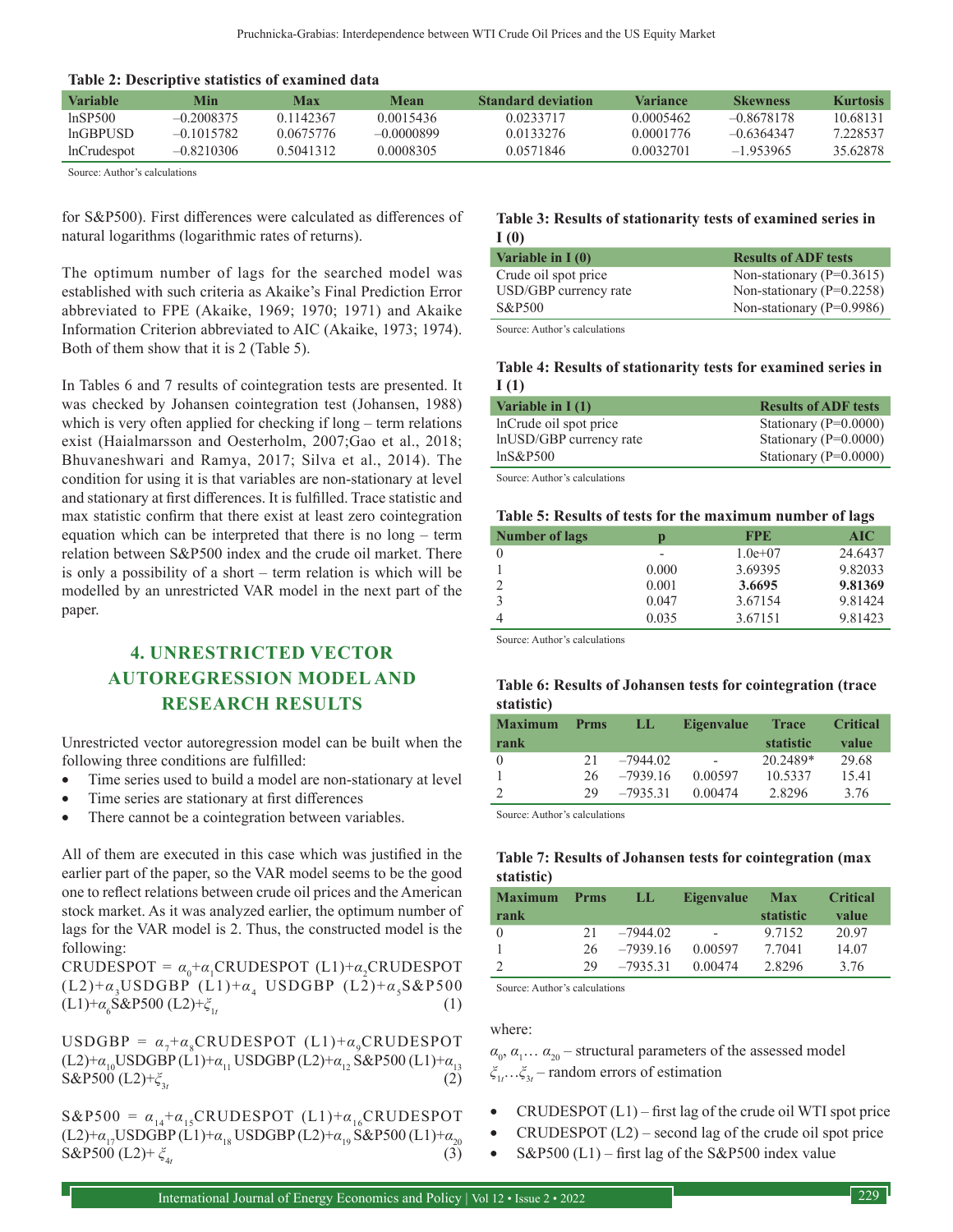- $S\&P500$  (L2) second lag of the S&P500 index value
- $\text{USDGBP (L1)} \text{first lag of the USD/GBP currency rate}$
- $\text{USDGBP (L2)} \text{second lag of the USD/GBP currency rate.}$

As data gathered in Table 8, crude oil influences the S&P500 index in lag 2 with  $P = 0.041$ , however the S&P500 index does not impact the crude oil market ( $P = 0.979$  for lag1 and  $P = 0.512$ for lag2). These are similar results as for Granger causality test, although the difference is that the influence of oil on the stock market is done together with the currency market (GBP/USD).

Table 9 shows results of Wald tests for Granger causality. The data show that the oil market together with the currency market represented by GBP/USD currency rate influence crude oil prices with  $P = 0.049$ , however the S&P500 index does not influence the oil market ( $P = 0.806$ ). Thus, the relation between these two markets goes in only one direction and is short-term.

To check the goodness of the model, it is necessary to test residuals both for normality and for autocorrelation. As far as the common normality test is concerned, Shapiro-Wilk test shows that residuals are not normal, however its drawback is that it checks the whole empirical distribution and in fact we mostly need fat tails to resemble those of the normal distribution. The graphical analysis of the Chart 4 suggests that fat tails of constructed model residuals are similar to those of the standard normal distribution. The empirical distribution is also symmetrical which together with the former lets accept the VAR model as far as this criterion is concerned.

As for autocorrelation of residuals, it is the Lagrange multiplier test which is efficient and often applied for testing it (Breusch and Pagan, 1980; Baltagi et al., 2012). According to its results, there is no correlation in the model (Table 10).

Another test used in the paper for diagnostics of autocorrelation was modified Portmanteau statistics (Ljung and Box, 1978) which shows results implying the same conclusions as for the Lagrange multiplier test (Table 11).

The fact that the autocorrelation of residuals does not exist was also confirmed by AC and PAC functions (Table 12).

Taking into account the above made tests for autocorrelation of residuals, it can be stated that the constructed Unrestricted Vector Autoregression model is accurate as residuals are white noise. Therefore, it can be confirmed that crude oil together influences the

| <b>InSP500</b>     |                    |                       |                          |        |                         |              |
|--------------------|--------------------|-----------------------|--------------------------|--------|-------------------------|--------------|
| <b>Variable</b>    | <b>Coefficient</b> | <b>Standard error</b> | z                        | P >  z | 95% confidence interval |              |
| lnSP500            |                    |                       |                          |        |                         |              |
| Lag 1              | $-0.0817144$       | 0.0253395             | $-3.22$                  | 0.001  | $-0.1313789$            | $-0.0320499$ |
| Lag <sub>2</sub>   | 0.0704626          | 0.0253329             | 2.78                     | 0.005  | 0.020811                | 0.1201142    |
| <b>InGBPUSD</b>    |                    |                       |                          |        |                         |              |
| Lag <sub>1</sub>   | 0.0436636          | 0.0439399             | 0.99                     | 0.320  | $-0.0424569$            | 0.1297842    |
| Lag <sub>2</sub>   | $-0.0793205$       | 0.0439462             | $-1.80$                  | 0.071  | $-0.1654536$            | 0.0068126    |
| lnCrudespot        |                    |                       |                          |        |                         |              |
| Lag <sub>1</sub>   | 0.0067596          | 0.0102639             | 0.66                     | 0.510  | $-0.0133572$            | 0.0268764    |
| Lag <sub>2</sub>   | $-0.020926$        | 0.0102644             | $-2.04$                  | 0.041  | $-0.0410439$            | $-0.000808$  |
| Constant           | 0.0016003          | 0.0005784             | 2.77                     | 0.006  | 0.0004667               | 0.0027339    |
|                    |                    |                       | <b>InGBPUSD</b> model    |        |                         |              |
| <b>Variable</b>    | <b>Coefficient</b> | <b>Standard error</b> | $\mathbf{z}$             | P>     | 95% confidence interval |              |
| lnSP500            |                    |                       |                          |        |                         |              |
| Lag <sub>1</sub>   | $-0.0119102$       | 0.0145091             | $-0.82$                  | 0.412  | $-0.0403475$            | 0.0165271    |
| Lag 2              | 0.012772           | 0.0145053             | 0.88                     | 0.379  | $-0.015658$             | 0.041202     |
| <b>InGBPUSD</b>    |                    |                       |                          |        |                         |              |
| Lag 1              | 0.000388           | 0.0251595             | 0.02                     | 0.988  | $-0.0489237$            | 0.0496996    |
| Lag <sub>2</sub>   | $-0.0693581$       | 0.0251631             | $-2.76$                  | 0.006  | $-0.1186769$            | $-0.0200393$ |
| <b>lnCrudespot</b> |                    |                       |                          |        |                         |              |
| Lag <sub>1</sub>   | 0.0063923          | 0.005877              | 1.09                     | 0.277  | $-0.0051264$            | 0.0179109    |
| Lag <sub>2</sub>   | 0.0131583          | 0.0058773             | 2.24                     | 0.025  | 0.001639                | 0.0246776    |
| Constant           | $-0.0001105$       | 0.0003312             | $-0.33$                  | 0.739  | $-0.0007596$            | 0.0005386    |
|                    |                    |                       | <b>InCrudespot model</b> |        |                         |              |
| <b>Variable</b>    | <b>Coefficient</b> | <b>Standard error</b> | z                        | P >  z | 95% confidence interval |              |
| lnSP500            |                    |                       |                          |        |                         |              |
| Lag 1              | $-0.001655$        | 0.0624731             | $-0.03$                  | 0.979  | $-0.1241$               | 0.12079      |
| Lag <sub>2</sub>   | $-0.040931$        | 0.062457              | $-0.66$                  | 0.512  | $-0.1633444$            | 0.0814824    |
| <b>InGBPUSD</b>    |                    |                       |                          |        |                         |              |
| Lag <sub>1</sub>   | 0.0975417          | 0.1083313             | 0.90                     | 0.368  | $-0.1147838$            | 0.3098672    |
| Lag <sub>2</sub>   | $-0.0055563$       | 0.1083471             | $-0.05$                  | 0.959  | $-0.2179126$            | 0.2068001    |
| lnCrudespot        |                    |                       |                          |        |                         |              |
| Lag <sub>1</sub>   | 0.0223933          | 0.025305              | 0.88                     | 0.376  | $-0.0272035$            | 0.0719902    |
| Lag 2              | 0.0026437          | 0.0253064             | 0.10                     | 0.917  | $-0.0469559$            | 0.0522434    |
| Constant           | 0.000859           | 0.001426              | 0.60                     | 0.547  | $-0.0019358$            | 0.0036539    |

#### **Table 8: Unrestricted VAR model results**

Source: Author's calculations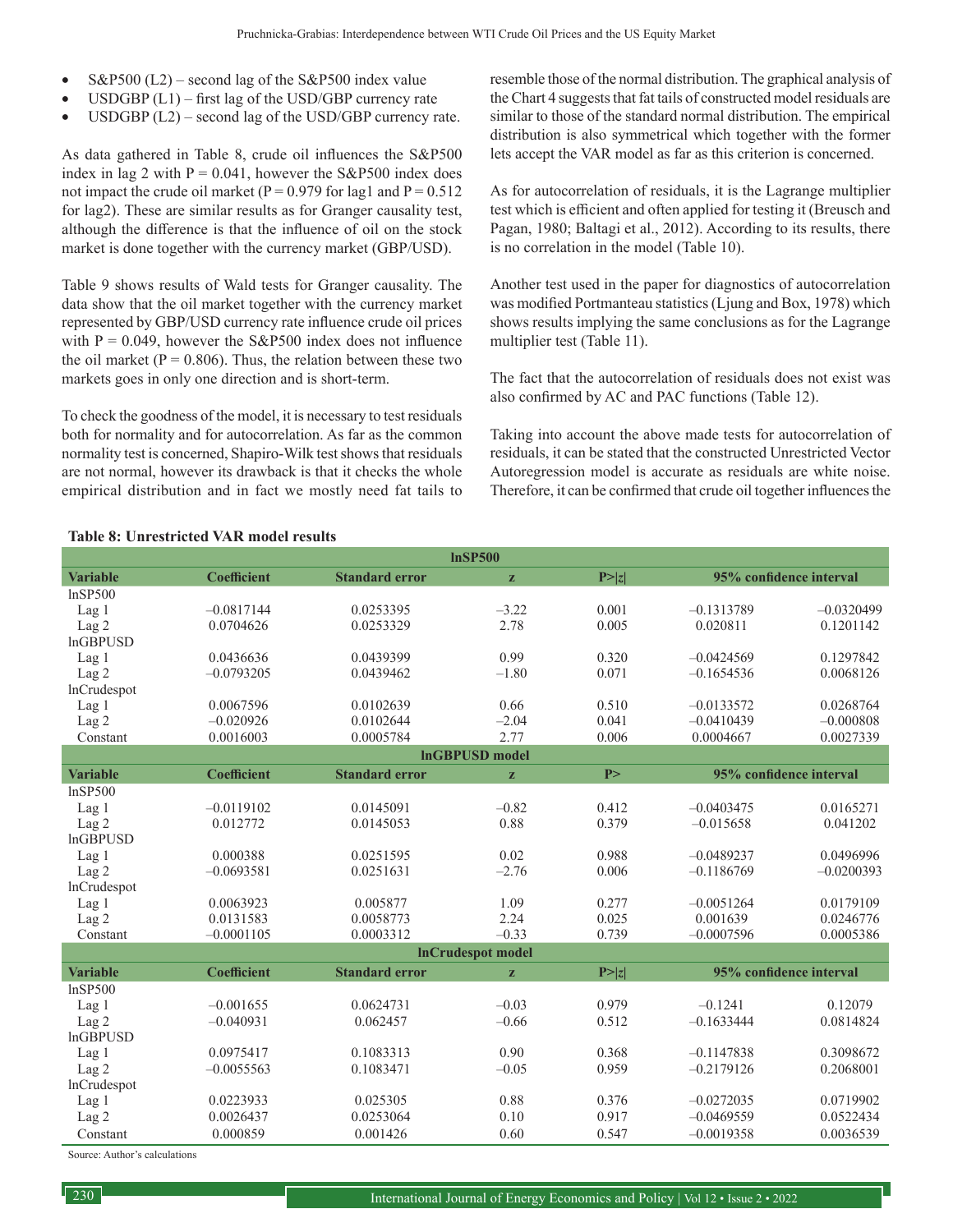



Source: Author's study

|  |  | <b>Table 9: Granger causality Wald tests</b> |  |  |
|--|--|----------------------------------------------|--|--|
|--|--|----------------------------------------------|--|--|

| <b>Equation</b>    | <b>Excluded</b>    | Chi2    | df                            | Prob>chi2 |
|--------------------|--------------------|---------|-------------------------------|-----------|
| lnSP500            | <b>InGBPUSD</b>    | 4.2593  | $\overline{2}$                | 0.119     |
| lnSP500            | <b>lnCrudespot</b> | 4.5459  | $\mathfrak{D}_{\mathfrak{p}}$ | 0.103     |
| lnSP500            | AI.                | 9.5471  | 4                             | 0.049     |
| <b>InGBPUSD</b>    | lnSP500            | 1.5814  | $\mathfrak{D}_{\mathfrak{p}}$ | 0.454     |
| <b>InGBPUSD</b>    | <b>lnCrudespot</b> | 6.2796  | 2                             | 0.043     |
| <b>InGBPUSD</b>    | AI.                | 8.4242  | 4                             | 0.077     |
| <b>lnCrudespot</b> | lnSP500            | 0.43029 | 2                             | 0.806     |
| <b>lnCrudespot</b> | <b>InGBPUSD</b>    | 0.81372 | $\mathfrak{D}$                | 0.666     |
| <b>lnCrudespot</b> | AI.                | 1.301   | 4                             | 0.861     |

Source: Author's calculations

#### **Table 10: Lagrange multiplier test results**

| Lag | Chi2    | đf | Prob > chi2 |
|-----|---------|----|-------------|
|     | 10.9865 | u  | 0.27664     |
|     | 15.8505 | Q  | 0.07007     |

Source: Author's calculations

#### **Table 11: Portmanteau test for white noise**

| Portmanteau (Q) statistic | Prob $\ge$ chi2 (40) |
|---------------------------|----------------------|
| 50.7991                   | 0.1178               |
| .                         |                      |

Source: Author's calculations

#### **Table 12: AC and PAC functions autocorrelation results**

| Lag | AС        | PAC       |         | Prob > O |
|-----|-----------|-----------|---------|----------|
|     | 0.0045    | 0.0045    | 0.03237 | 0.8572   |
|     | $-0.0005$ | $-0.0005$ | 0.03272 | 0.9838   |

Source: Author's calculations

American stock market. Simultaneously, results from the Granger causality Wald test suggest that the oil market impact on the stock market is done together with the GBP/USD currency rate.

# **5. CONCLUSIONS, DISCUSSION AND FURTHER STUDIES**

As shown, there are no long term relations between the US stock market and WTI crude oil prices. Crude oil influences the stock market in the short run only. Nevertheless, it is not obvious if it does it by itself only or together with the currency market represented by GBP/USD. The relation does not go in another direction which means that the stock market has no impact on the oil market.

Such conclusions suggest that countries should promote activities aiming at achieving the stability of oil prices to promote the stability of stock markets which induces the steady economic development. Although from the point of the United States it could be rather difficult to influence the supply and demand of oil as it depends on many macroeconomic factors, oil prices also depend on speculators activities. Taking into consideration that there are many investment banks or hedge funds operating in the US and playing a role of market speculators, the paper can be advantageous for US authorities who should think about introducing the law which will reduce speculators role in the economy. This can be for example not letting them to be too big as the larger the capital is invested the stronger speculative effect appears.

The analysis is consistent with such studies as for example (Hwang and Kim, 2021) or (Arouri and Nguyen, 2012) where authors emphasize the role of the crude oil market in the stock market behavior, however apply different methods form the one used here. At the same time it has different conclusions than these presented in (Arouri and Rault, 2012) who notice the cointegration between the oil and the stock market or than the ones shown by Apergis and Miller, 2009 who do not find the impact of the oil market to the stock market. Contrary to it, this paper states that there is no long-term relation between these markets but crude oil prices fluctuations influence stock market prices in the short run. The new conclusion compared to so far existing research is also that it is not clear if this is the crude oil market itself or thanks to interactions with the GBP/USD market that it interrelates with the American stock market. The advantage of the study is a very long period of time which covers over 30 years, as well as using reliable research methods. The limitation of the study is using one specific market of oil (WTI) and one specific stock market (USA). However, American economy is the global one and influences the whole world economies and financial markets.

The subject with no doubts deserves further studies which could concentrate on checking if for other stock markets it is also crude oil together with some other asset (and not single) to be responsible for their fluctuations or crude oil itself. Maybe even if oil causes stock markets fluctuations, they may be stronger when it is considered together with some other assets? Besides, other control variables and different models could be applied. Future studies should go in this direction to answer the question posed.

### **REFERENCES**

- Akaike, H. (1970), Statistical predictor identification. Annals of the Institute of Statistical Mathematics, 22, 203-217.
- Akaike, H. (1971), Autoregressive model fitting for control. Annals of the Institute of Statistical Mathematics, 23, 163-180.
- Akaike, H. (1973), Information theory and an extension of the maximum likelihood principle. In: Petrov, B.N., Csaki, B.F., editors. Second International Symposium on Information Theory. Budapest: Academiai Kiado. p267-281.